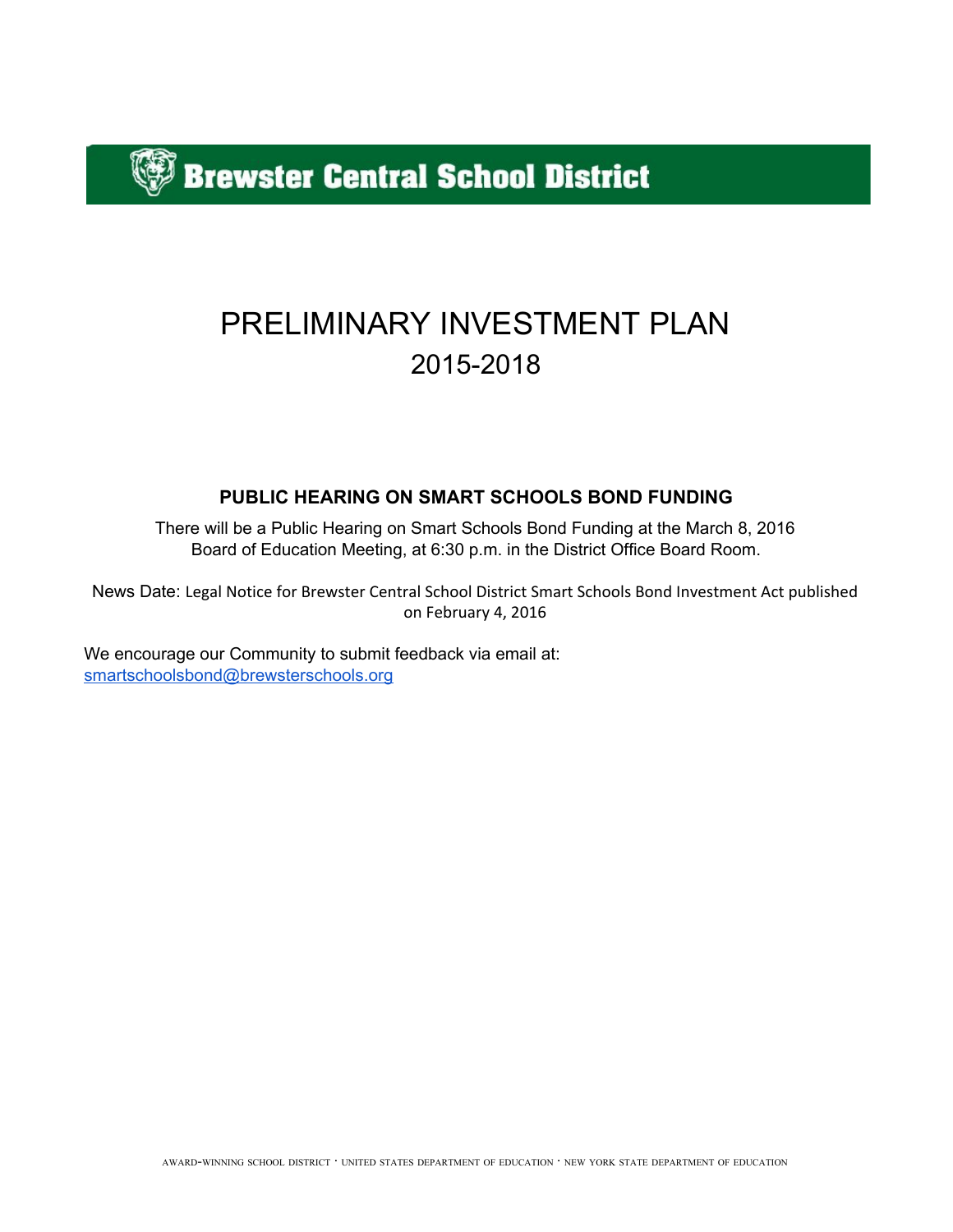## **TABLE OF CONTENTS**

**PLAN OVERVIEW**

**PRECONDITIONS**

**PLAN GOALS**

**PURCHASE PLAN & ALLOCATION OF FUNDS**

**PROFESSIONAL DEVELOPMENT**

**SUSTAINABILITY**

**INVESTMENT PLAN TIMELINE**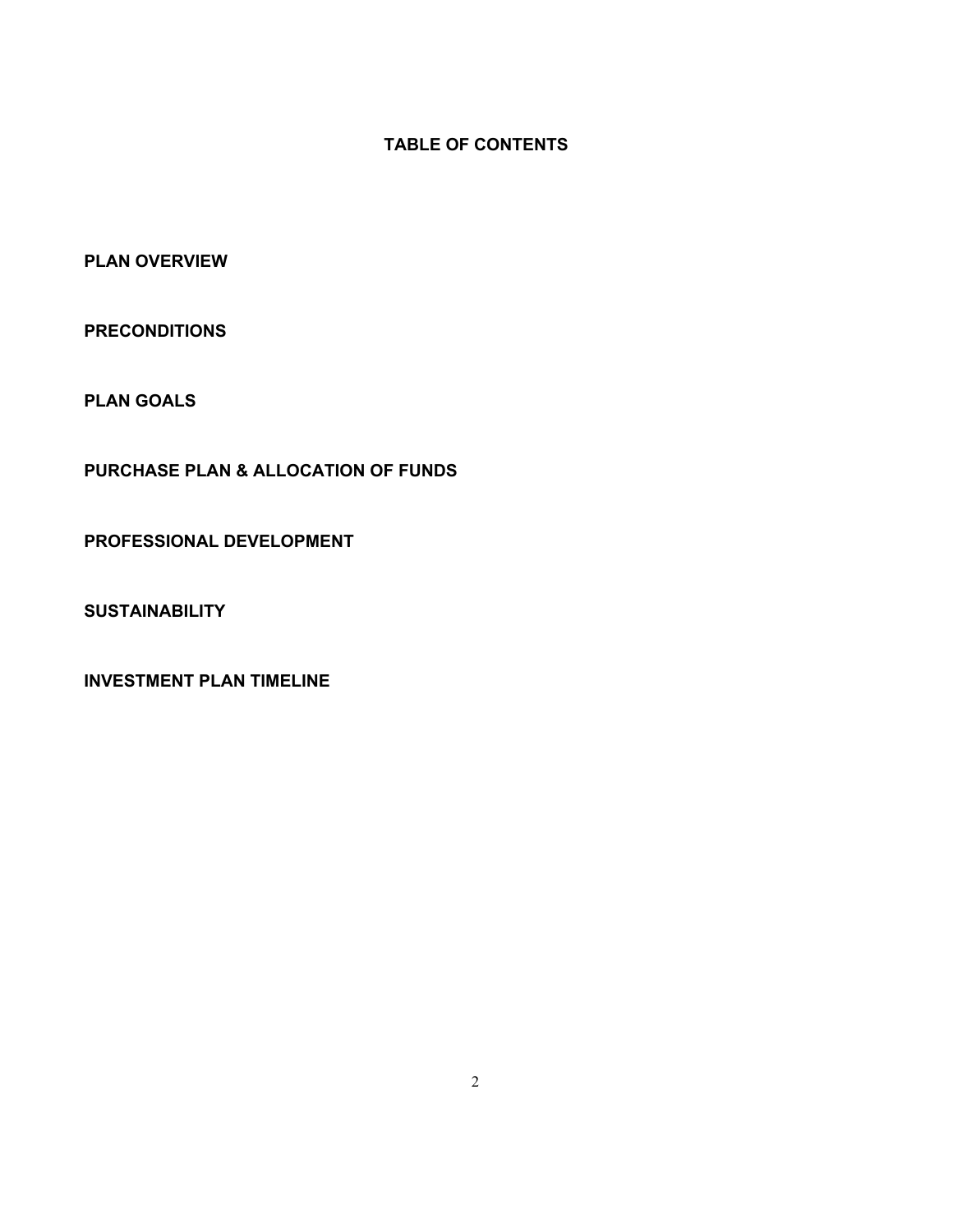## **PLAN OVERVIEW**

In January 2014, Governor Andrew M. Cuomo called for New York State to invest \$2 billion in its schools through a Smart Schools Bond Act (SSBA). Voters approved the Smart School Bond Act in November 2014 and as a result the Brewster Central School District (Brewster CSD) will receive \$1,607,265. In alignment with our NYSED approved Brewster CSD 2015-2018 Instructional Technology Plan, the Brewster Preliminary Smart Schools Investment Plan will be prioritizing investment in the following:

- Modernize and expand the Brewster CSD network infrastructure
- Upgrade and extend the Brewster CSD wireless network capacity
- Provide various technology devices and equipment to support student centered digital learning. Specific devices include Chromebooks, laptops, desktops, tablets, projectors, interactive screens as well as the necessary equipment to secure them.

Working with the Brewster CSD Districtwide Digital Learning Committee (formerly the Technology Committee), parents, community members and aligned with the District's 2015-2018 Technology Plan, this three year investment plan has been drafted to focus the funding from the Smart Schools Bond Act allowable expenditures that include:

- Network and Internet Connectivity
- Classroom Technology

# **PRECONDITIONS**

As a precondition to utilizing the SSBA funds, the District has ensured that there is adequate Internet bandwidth to further expand wireless connectivity for classrooms and other locations, to allow for additional technology devices. There is adequate Internet bandwidth in excess of 200 Mbps per 1,000 students to sustain the increase of more classroom devices.

Brewster CSD has managed fiber between buildings on a private network which provides up to 10 Gigabit of interconnectivity.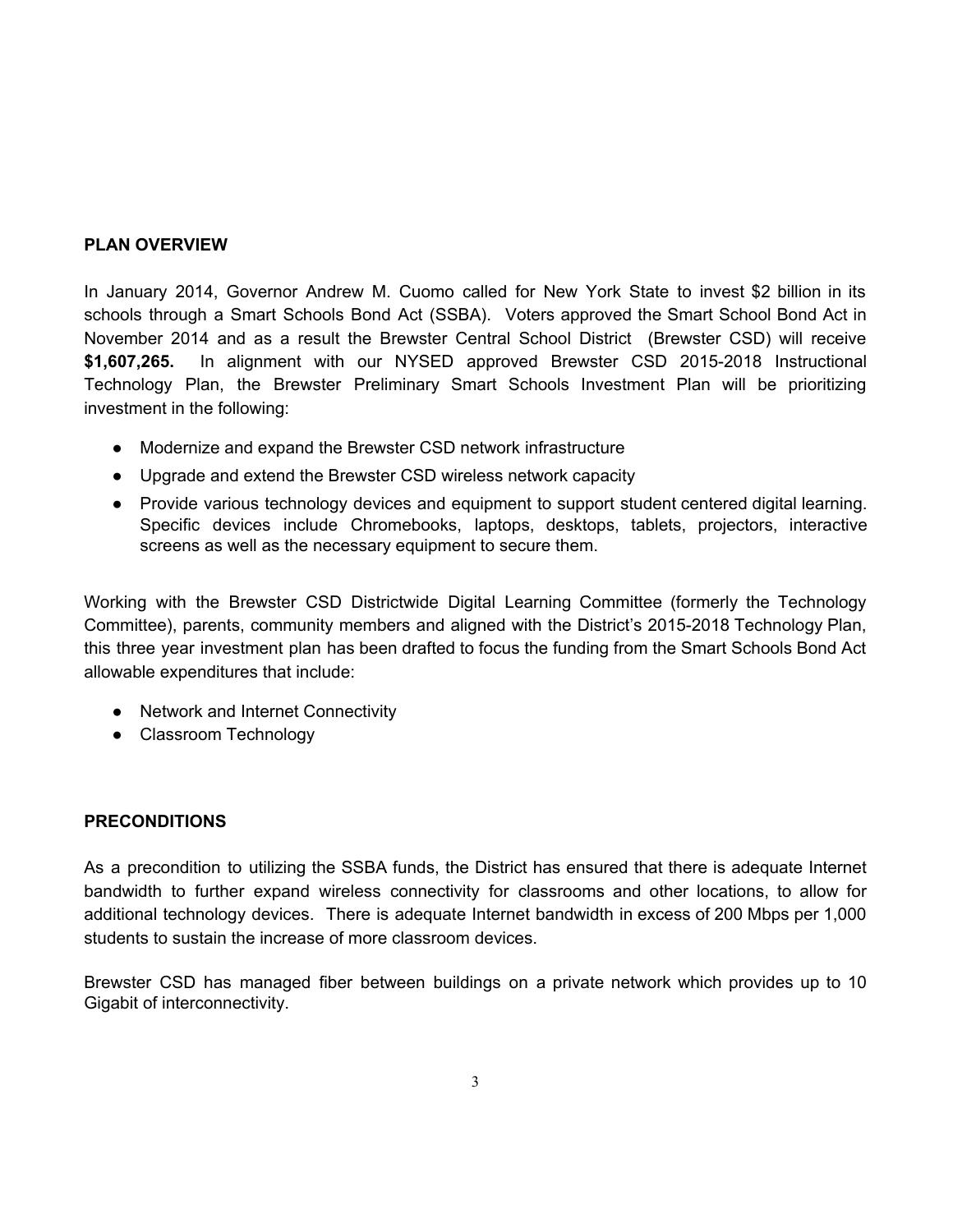All New York State public school districts are required to complete and submit a District Instructional Technology Plan survey to the New York State Education Department in compliance with Section 753 of the Education Law and per Part 100.12 of the Commissioner's Regulations. Districts that include investments in high-speed broadband or wireless connectivity and/or learning technology equipment or facilities as part of their Smart Schools Investment Plan must have a submitted and approved Instructional Technology Plan survey on file with the New York State Education Department (NYSED). The Brewster CSD submitted its required Instructional Technology Plan survey to NYSED in October 2015 and the plan was approved in October 2015.

### **SMART SCHOOLS BOND ACT FUNDING GOALS**

The Brewster CSD Smart Schools Bond Act funding goals align with the District's 2015-2018 Technology Plan that includes:

- Extending student and teacher access to technology, with an emphasis on "anytime/anywhere/any device."
- Providing equitable access to technology tools to prepare all learners to be college and career ready.
- Continuing to provide technical support, infrastructure upgrades, and network maintenance to support all users of the network.
- Continuing to develop and integrate K-12 student technology competencies and learning strategies, developing strategies to seamlessly integrate ISTE Technology Strategies, National Common Core Standards for K-12 and PARCC College and Career Readiness.
- Maximizing college and career readiness skills through multimedia tools and online learning environments.
- Systemically support on-going technology and assistive technology professional learning opportunities for teachers, staff, and administrators to support teaching and learning.
- Continuing to implement ISTE Administrator and Teacher Technology Standards (NETS) practices to ensure that curriculum, instructional strategies, and the learning environments build capacity to successfully utilize a variety of existing and emerging digital learning tools and technologies.

Specifically, the District's Smart Schools Bond Act funding allocations will focus on: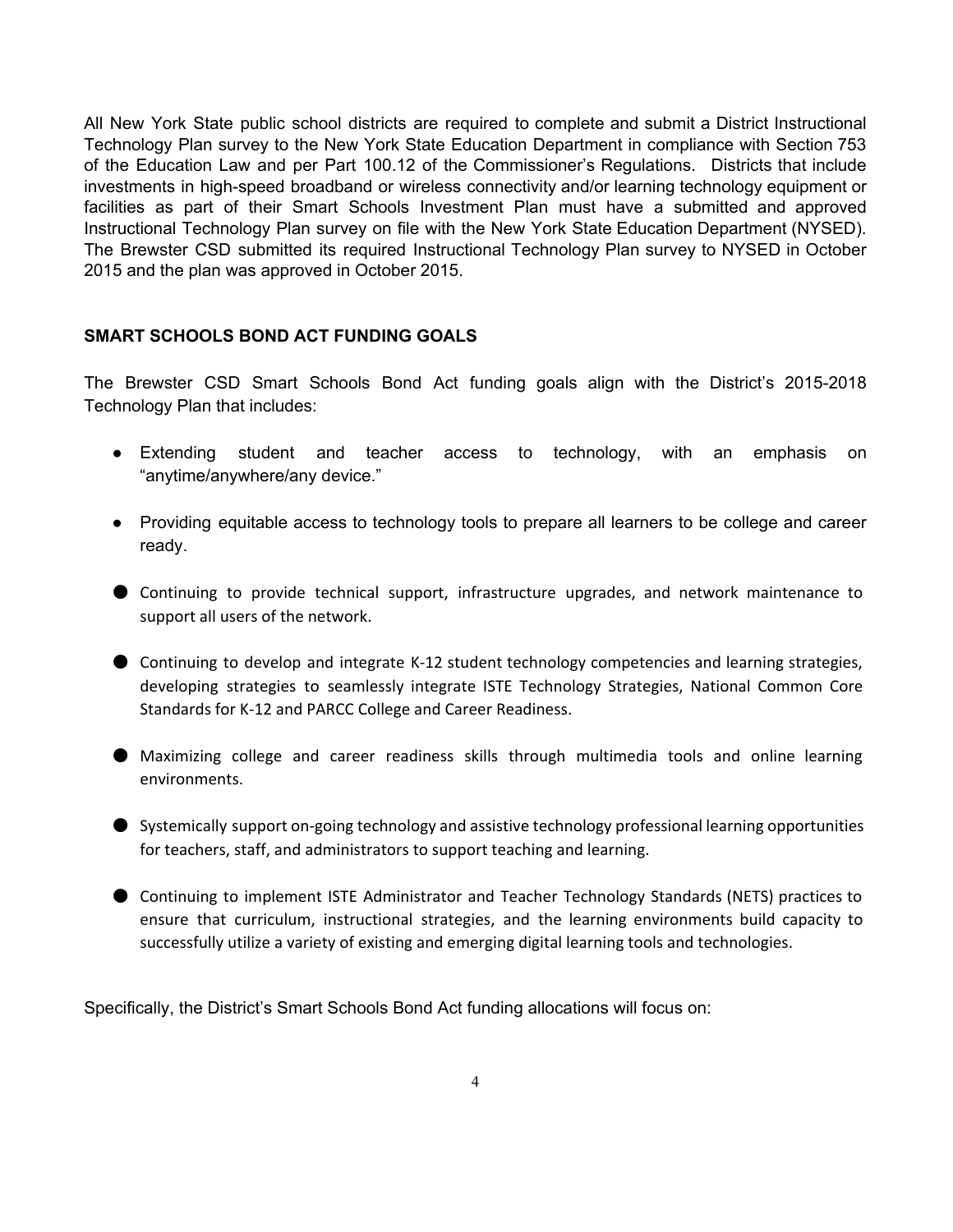- Expanding Brewster CSD network infrastructure to improve Internet access and increase bandwidth to support student learning
- Expand WiFi infrastructure to provide ubiquitous wireless access districtwide
- Expand access to technology devices for use in all Brewster CSD classrooms.
- Expand technology devices in support of the vision of anytime/anywhere/any device learning opportunities.

## **PURCHASE PLAN & ALLOCATION OF FUNDS**

The Brewster CSD supports a technology network of over 3,500 users. In alignment with the approved Brewster CSD 2015-2018 District Technology Plan, we plan to utilize SSBA funds as described below:

## **TABLE 1: SSBA Expenditure Summary of \$1,607,265 by Budget Category**

| <b>SSBA Budget Category</b>          | <b>Allocations</b> |
|--------------------------------------|--------------------|
| <b>School Connectivity</b>           | \$250,000          |
| <b>Classroom Learning Technology</b> | \$1,357,265        |
| <b>TOTAL</b>                         | \$1,607,265        |

The investment in School Connectivity will be concentrated on the following Sub-Allocations:

| <b>SCHOOL CONNECTIVITY</b>                            | <b>SUB-ALLOCATIONS</b> |
|-------------------------------------------------------|------------------------|
| School Internal Connections and Components            | \$175,000              |
| Professional Services - Configuration and engineering | \$30,000               |
| <b>Other Upfront Costs - Firewall/filter</b>          | \$45,000               |
| Totals (School Connectivity)                          | \$250,000              |

**● Modernize and Expand the Brewster CSD Network Infrastructure/Access Points** Expand network Infrastructure in all Brewster CSD school buildings, and upgrade the wireless capacity to handle a 1:1 technology implementation. Our wired network switching and connectivity between schools will be 10gbps. Our Aruba wireless network will be evaluated so

we can implement necessary changes to support the intended number of concurrent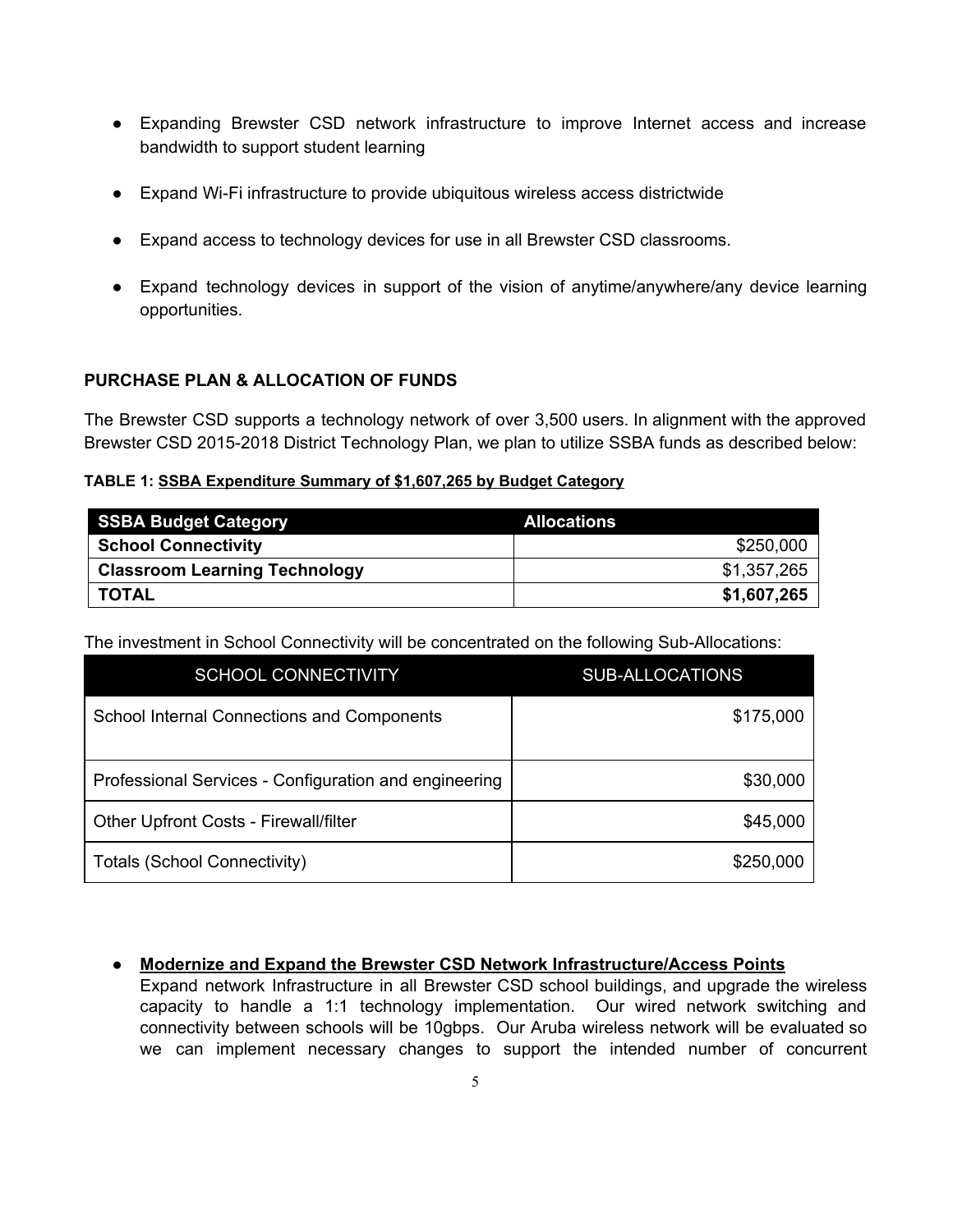connections in each classroom and common area. This high speed connectivity will be complemented by high speed, redundant internet connections, currently at 200mbps each but scalable to 1gbps throughput.

#### **● Expand Brewster CSD School Internal Connections and Components**

Currently Brewster CSD has a Wireless Aruba Network at all schools and Wireless Aruba Access Points in all school libraries, middle and high school cafeterias, general meeting areas, classrooms in Brewster High School, H.H. Wells Middle School, and C.V. Starr Elementary School, and temporary access (not mounted) in all classrooms at the John F. Kennedy Elementary School. Our current Category 2 FCC E-Rate reimburses 60% of funds expended on access points, and we will maximize aid by using SSBA funds to cover the remaining forty percent.

## ● **Provide Various Technology Devices and Equipment to Support Student Centered Digital Learning**

The investment in Classroom Learning Technology will be concentrated on the following Sub-Allocations:

| <b>CLASSROOM LEARNING TECHNOLOGY</b>   | <b>SUB-ALLOCATIONS</b> |
|----------------------------------------|------------------------|
| Interactive Screens/Projectors         | \$360,000              |
| <b>Desktop Computers</b>               | \$50,000               |
| <b>Laptop Computers</b>                | \$910,000              |
| <b>Tablet Computers</b>                | \$37,265               |
| Totals (Classroom Learning Technology) | \$1,357,265            |

The District plans to purchase a Dell Chromebook for each teacher and student in grades 2-12. The current model being considered has an (11) inch screen, Intel Processor, 4GB of memory, Intel Dual-Band wireless 802.11a/c capabilities and features a nine (9) hour battery. These devices will be purchased with the Chrome OS Management license and added to the District's existing Brewster CSD Google for Education (GAFE) Management Console. These units are allocated in groups of 30 and will be charged and secured in Dell Mobile Computer carts in classrooms or taken home by students as part of our vision of an anytime/anywhere digital learning experience..

#### **Non Public Schools Participation**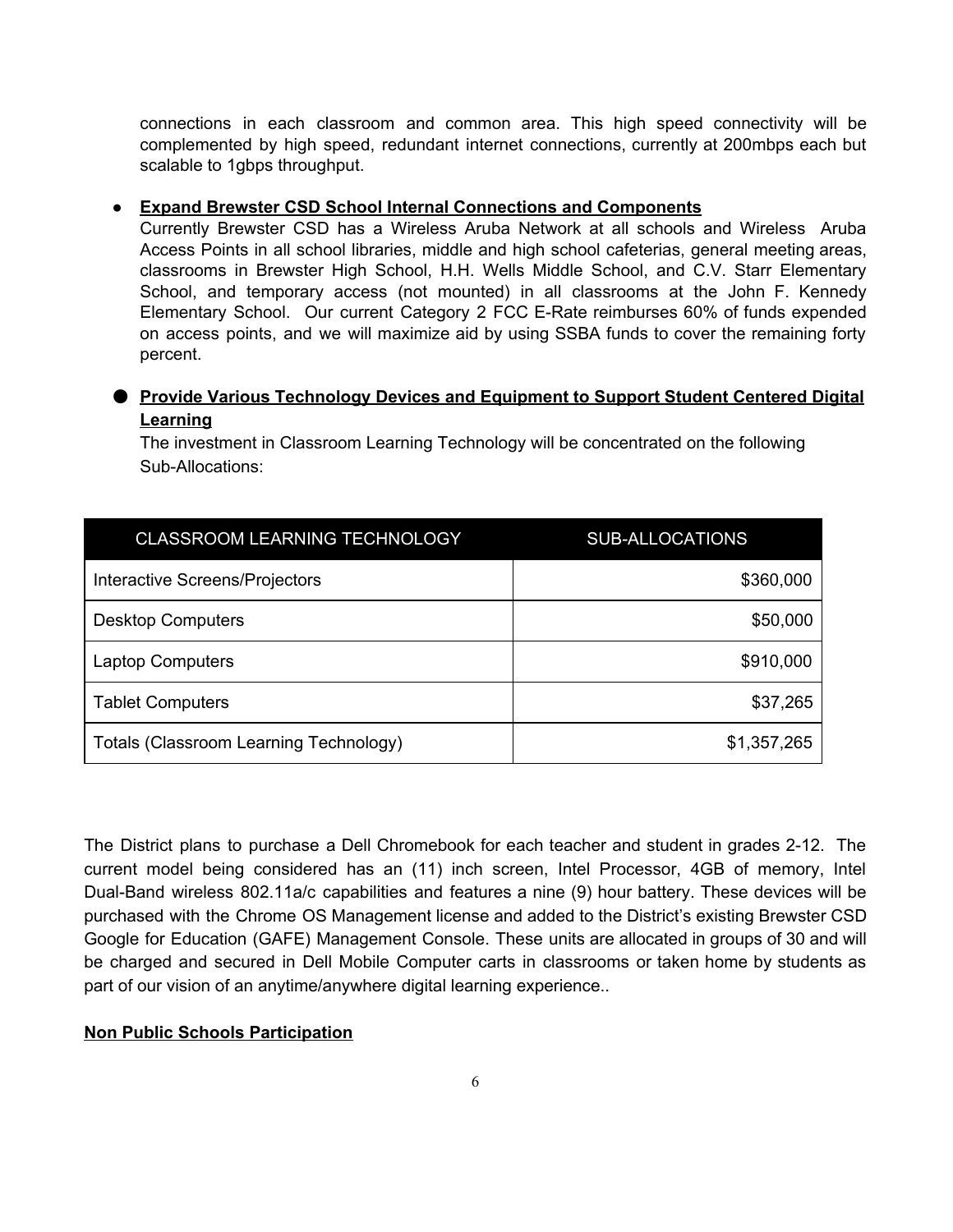According to Smart Schools Bond Act Guidelines located at: [http://www.p12.nysed.gov/mgtserv/smart\\_schools/docs/Smart\\_Schools\\_Bond\\_Act\\_Guidance\\_04.27.15\\_Final.pdf](http://www.p12.nysed.gov/mgtserv/smart_schools/docs/Smart_Schools_Bond_Act_Guidance_04.27.15_Final.pdf)

Brewster CSD must provide proportional funding allocation for Classroom Learning Technology for the Non Public School students in the form of a loaning technology program. The allocation is calculated proportionally after taking the total funding allocation for SSBA Category: Classroom Learning Technology divided between the BEDS student enrollment count for the Non Public Schools plus Brewster CSD the result is the per pupil SSBA Allocation and then it is multiplied by the enrollment in the Non Public Schools (k-12 Only) to provide with the maximum allocation in technology that can be shared with the Non-Public schools located in Brewster. Green Chimneys is the Non Public School that will benefit with this loaning program.

| Brewster CSD (k-12 enrollment)                        | 3,187       |
|-------------------------------------------------------|-------------|
| Green Chimney (k-12 enrollment)                       | 206         |
| Total k-12 student population                         | 3,187       |
| <b>Total Classroom Learning Technology Allocation</b> | \$1,357,265 |
| Per Pupil SSBA Allocation (CAP at \$250)              | \$250       |
| Times Non Public (k-12) enrollment                    | 206         |
| Non Public Tech Loaning Program Allocation=           | \$51,500    |

Source:

[http://www.p12.nysed.gov/mgtserv/documents/SSBAQuestionsASBO102615\\_updated\\_1\\_21\\_16.pdf](http://www.p12.nysed.gov/mgtserv/documents/SSBAQuestionsASBO102615_updated_1_21_16.pdf) (page 7)

## **PROFESSIONAL DEVELOPMENT**

**Designing professional development and addressing diverse learning need**s The district's professional development plan is aligned to its needs, as determined by various data points collected through surveys and observational data. The district provides in-person training before, during, and after school hours; during faculty meetings; through external Teacher Center offerings; at building level Technology Committee meetings; during faculty meetings; when school is not in session or holiday breaks; via online resources developed specifically for the district population and via targeted resources disseminated through email or on training websites. Professional development opportunities follow established best practices and respect the various needs and learning styles of our adult learners.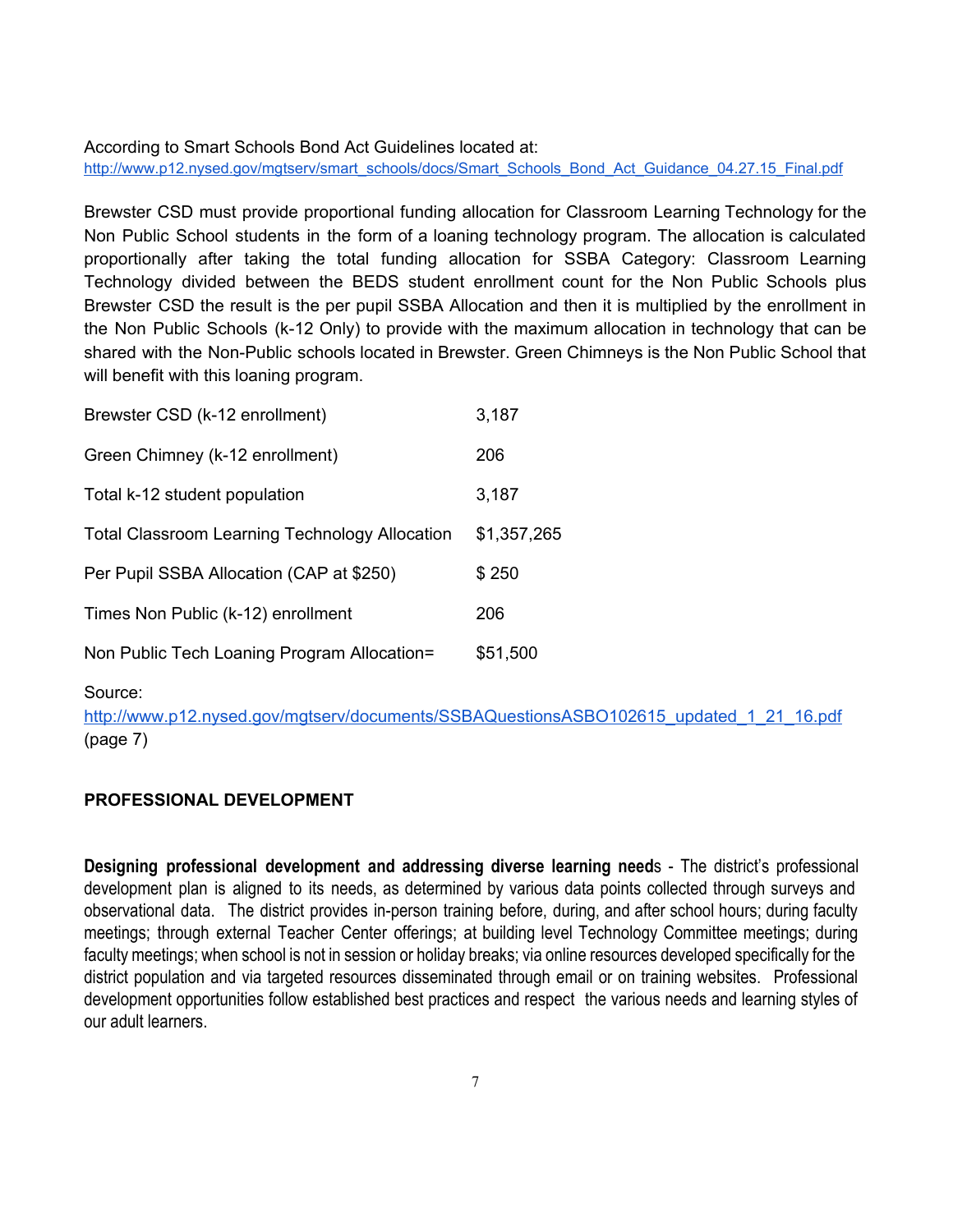**Content knowledge and quality teaching; Technology - Our professional development is designed to take** existing content knowledge and scaffold those skills to new experiences and learning opportunities for teachers and students. This process includes sharing strategies for moving along the SAMR continuum with purposeful implementation of to maximize the impact on student learning.

**Research-based professional learning and collaboration - The district utilizes internal resources as well as** subscribing to services offered by the Lower Hudson Regional Information Center and Putnam Northern Westchester BOCES. These have been selected with a focus on research based models and teachers are encouraged to participate in professional learning communities, both on-site and online, and the district promotes this with credit or reimbursement.

**Student learning environments; Parent, family and community engagement** Our professional development plan places a strong emphasis on digital literacy. This follows the NETS standards for teachers and students, and includes many points of information for parents. The learning environments both in school and suggested for home are developmentally and age appropriate, and parents and community members are included in learning opportunities through online communications as well as presentations and workshops.

Professional learning opportunities in the Brewster Central School District focus on several specific areas:

#### **SUSTAINABILITY**

The District is committed to working upgraded and new devices purchased through the Smart Schools Bond Act into the equipment replacement cycle already in place. Each year, over the next 4 years, an allotment of funds will be budgeted for the normal repair costs of a percentage of the total devices. After (4) years the devices will be replaced and/or reallocated in order to ensure the equipment stays current and new technology is supported. The school district will also use when needed other financial instruments such as IPA and leases to ensure our technology adequately supports instruction in Brewster Schools.

## **PROVISIONS AND DISTRIBUTION TIMELINE**

Once the Brewster CSD Smart Schools Bond Act Investment Plan is approved by Smart Schools Review Board the equipment will be purchased in accordance with the District's purchasing policies and budget cycles. Once equipment arrives the Technology Department Staff will prioritize inventory and provision of the equipment in accordance with our multi-year plan. Based on proposed quantities, equipment should be in place and operational within 30-60 days after it arrives. Projects are prioritized in the below order:

- 1. Modernize and expand the Brewster CSD network infrastructure
- 2. Upgrade and extend the Brewster CSD wireless network capacity